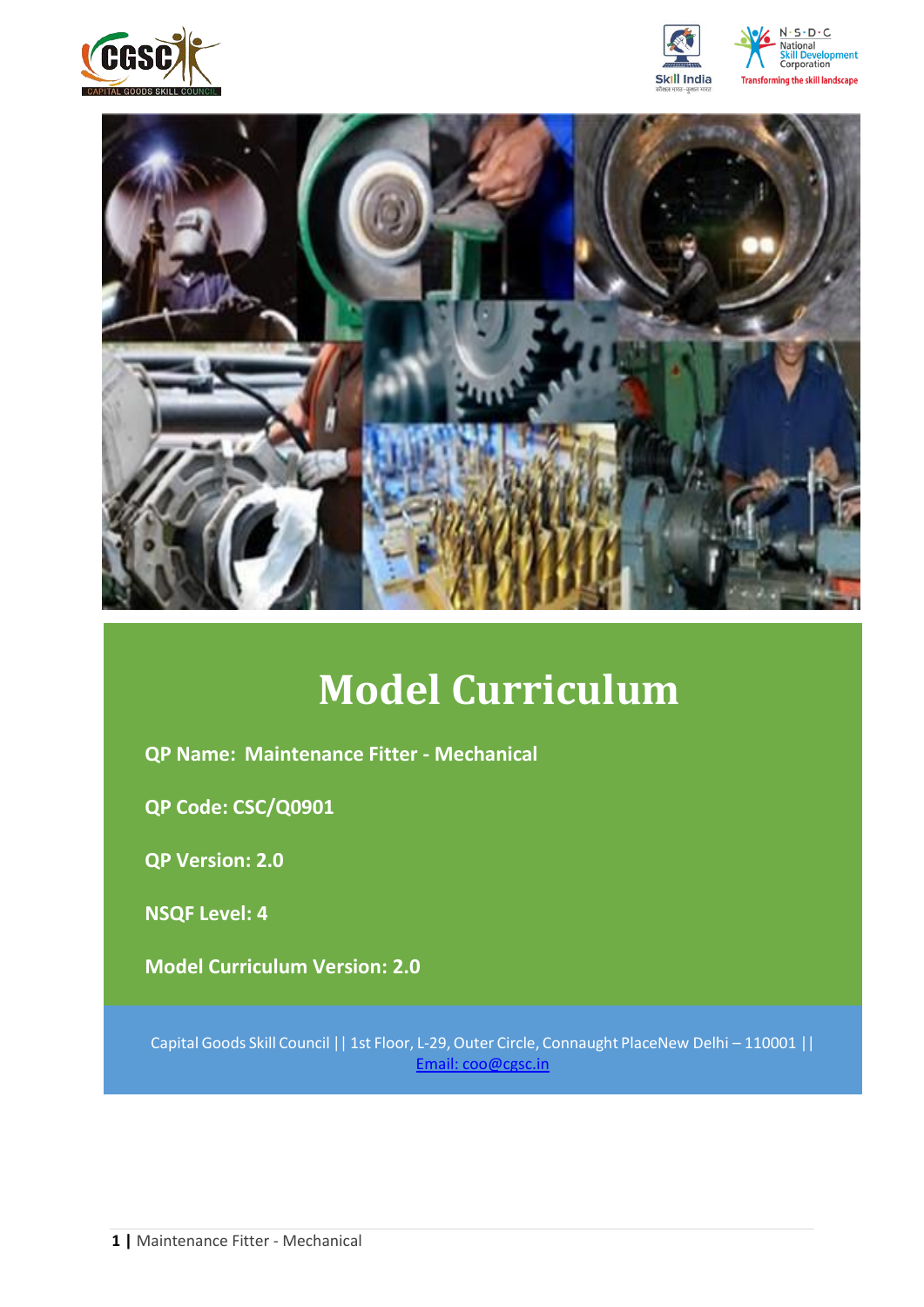



## **Table of Contents**

| Module 3: Process of coordinating with co-workers to achieve work efficiency |  |
|------------------------------------------------------------------------------|--|
|                                                                              |  |
|                                                                              |  |
|                                                                              |  |
|                                                                              |  |
|                                                                              |  |
|                                                                              |  |
|                                                                              |  |
|                                                                              |  |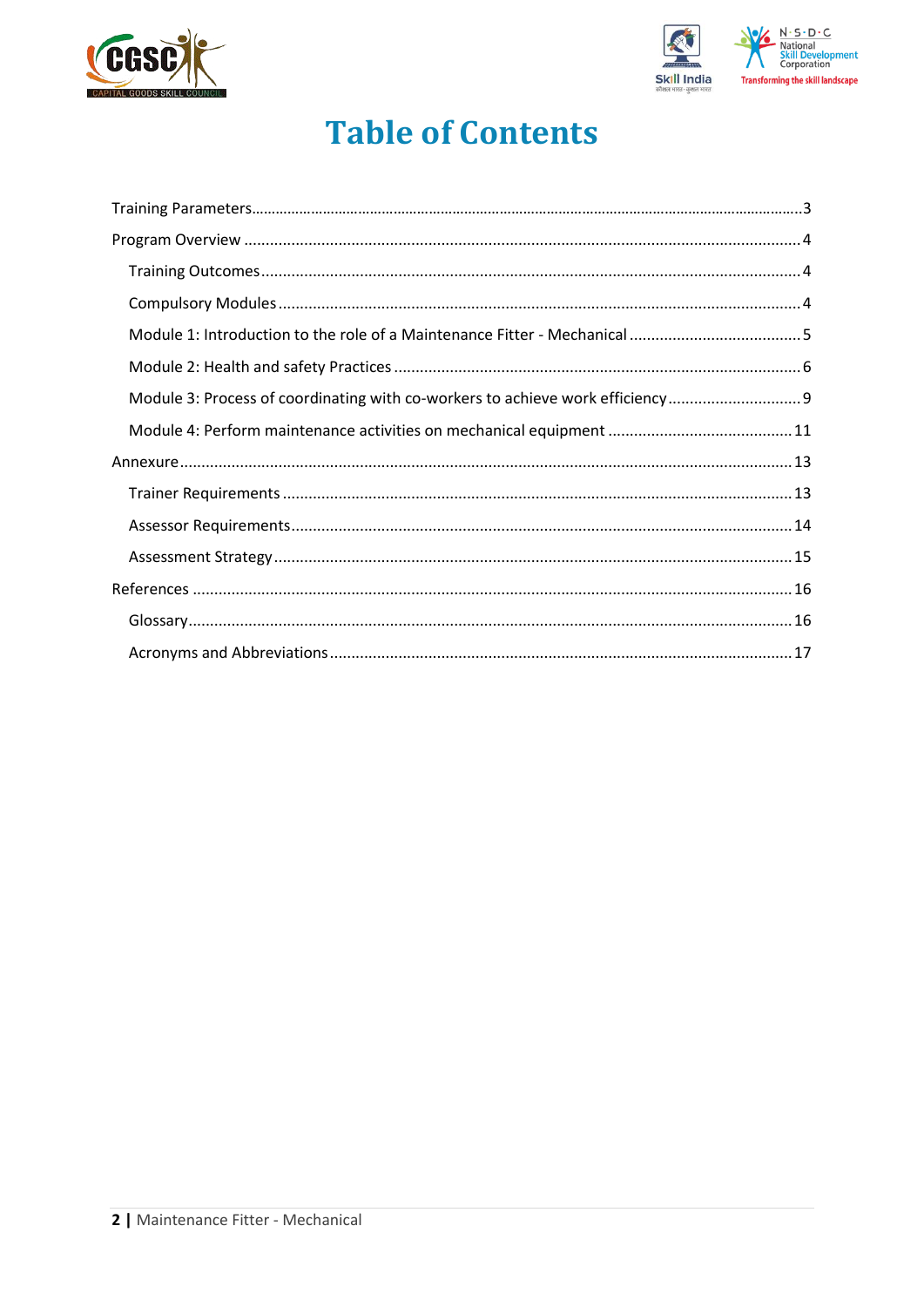



## **Training Parameters**

<span id="page-2-0"></span>

| <b>Sector</b>                                                     | <b>Capital Goods</b>                                                                                                                                                                                                                                    |
|-------------------------------------------------------------------|---------------------------------------------------------------------------------------------------------------------------------------------------------------------------------------------------------------------------------------------------------|
| <b>Sub-Sector</b>                                                 | 1. Machine Tools<br>2. Dies, Moulds and Press Tools<br>3. Plastics Manufacturing Machinery<br>4. Textile Manufacturing Machinery<br>5. Process Plant Machinery<br>6. Electrical and Power Machinery<br>7. Light Engineering Goods                       |
| <b>Occupation</b>                                                 | Maintenance                                                                                                                                                                                                                                             |
| Country                                                           | India                                                                                                                                                                                                                                                   |
| <b>NSQF Level</b>                                                 | 4                                                                                                                                                                                                                                                       |
| Aligned to NCO/ISCO/ISIC Code                                     | NCO-2015/7212.0302                                                                                                                                                                                                                                      |
| <b>Minimum Educational Qualification and</b><br><b>Experience</b> | 10th Class with 2 years of experience in the relevant field<br>Or<br><b>ITI Fitter</b><br>Or<br>12th Pass with 6 Months of experience in the relevant field<br>Or<br>Fitter Mechanical Assembly $-3$ with 1 year of experience in the<br>relevant field |
| <b>Pre-Requisite License or Training</b>                          | <b>NA</b>                                                                                                                                                                                                                                               |
| <b>Minimum Job Entry Age</b>                                      | 18 years                                                                                                                                                                                                                                                |
| <b>Last Reviewed On</b>                                           | 31/03/2022                                                                                                                                                                                                                                              |
| <b>Next Review Date</b>                                           | 31/03/2025                                                                                                                                                                                                                                              |
| <b>NSQC Approval Date</b>                                         | 31/03/2022                                                                                                                                                                                                                                              |
| <b>QP Version</b>                                                 | 2.0                                                                                                                                                                                                                                                     |
| <b>Model Curriculum Creation Date</b>                             | 31/03/2022                                                                                                                                                                                                                                              |
| Model Curriculum Valid Up to Date                                 | 31/03/2025                                                                                                                                                                                                                                              |
| <b>Model Curriculum Version</b>                                   | 2.0                                                                                                                                                                                                                                                     |
| <b>Minimum Duration of the Course</b>                             | 480 Hours 00 Minutes                                                                                                                                                                                                                                    |
| <b>Maximum Duration of the Course</b>                             | 480 Hours 00 Minutes                                                                                                                                                                                                                                    |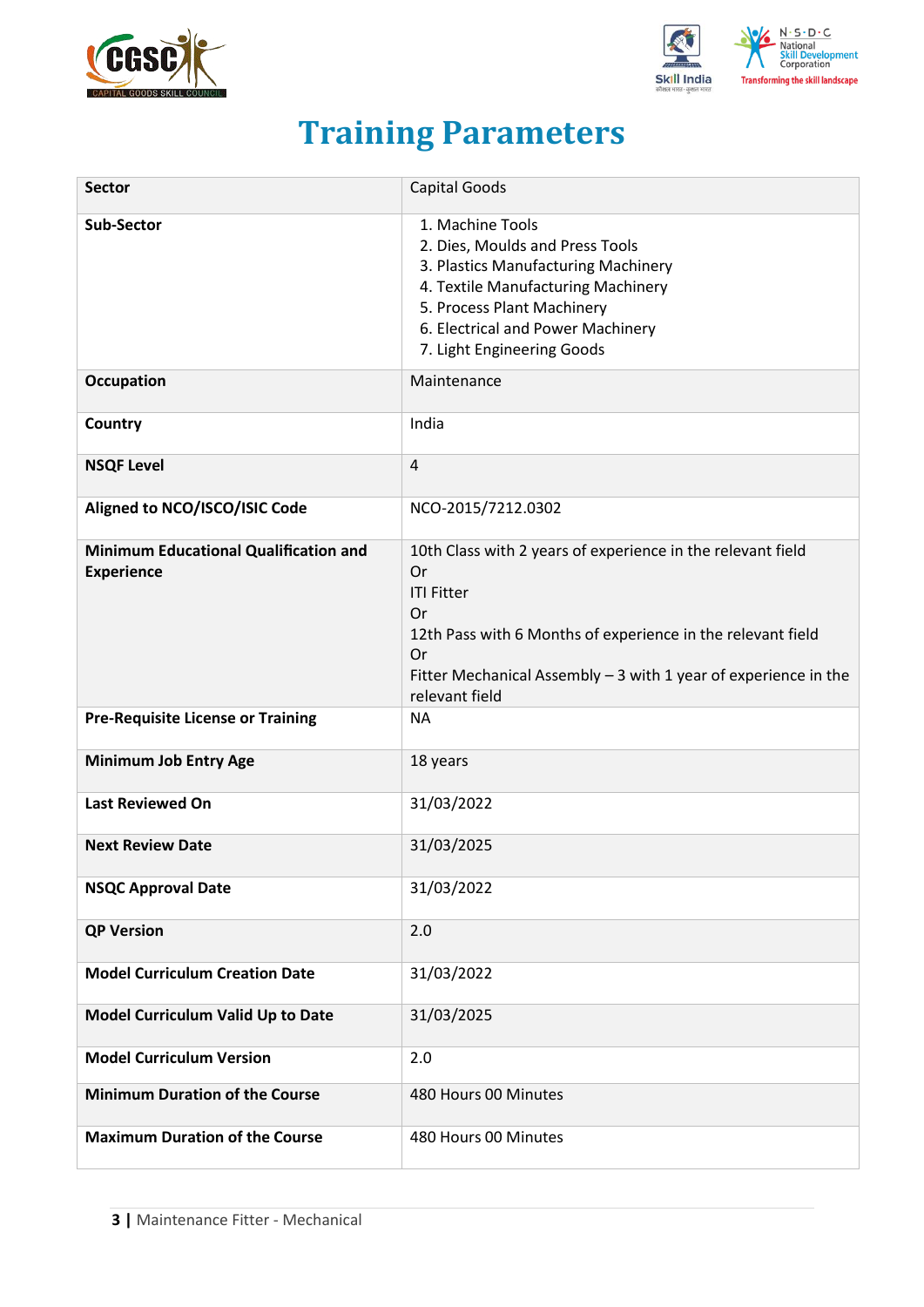



## **Program Overview**

<span id="page-3-0"></span>This section summarizes the end objectives of the program along with its duration.

#### <span id="page-3-1"></span>**Training Outcomes**

<span id="page-3-2"></span>At the end of the program, the learner should have acquired the listed knowledge and skills.

- Identify the various equipment and machinery used in the maintenance process.
- Conduct maintenance of the mechanical systems of the equipment.
- Maintain records, documents and reports related to the maintenance activities done on the equipment.
- Work effectively and efficiently as per schedules and timelines.
- Implement safety practices.
- Optimize the use of resources to ensure less wastage and maximum conservation.

#### **Compulsory Modules**

The table lists the modules and their duration corresponding to the Compulsory NOS of the QP.

| <b>NOS and Module Details</b>                                                                                            | <b>Theory</b><br><b>Duration</b> | <b>Practical</b><br><b>Duration</b> | On-the-Job<br><b>Training</b><br><b>Duration</b><br>(Mandatory) | On-the-Job<br><b>Training Duration</b><br>(Recommended) | <b>Total</b><br><b>Duration</b> |
|--------------------------------------------------------------------------------------------------------------------------|----------------------------------|-------------------------------------|-----------------------------------------------------------------|---------------------------------------------------------|---------------------------------|
| <b>Bridge Module</b>                                                                                                     |                                  |                                     |                                                                 |                                                         |                                 |
| Module 1: Introduction to the<br>role of a Maintenance Fitter -<br>Mechanical                                            | 8:00                             | 0:00                                | 0:00                                                            | 00:00                                                   | 8:00                            |
| CSC/N1335 - Follow the<br>health and safety practices<br>at work<br><b>NOS Version-2.0</b><br><b>NSQF Level-3</b>        | 20:00                            | 40:00                               | 0:00                                                            | 0:00                                                    | 60:00                           |
| Module 2: Health and safety<br>practices                                                                                 | 20:00                            | 40:00                               | 0:00                                                            | 00:00                                                   | 60:00                           |
| CSC/N1336 - Coordinate<br>with co-workers to achieve<br>work efficiency<br><b>NOS Version-2.0</b><br><b>NSQF Level-3</b> | 20:00                            | 30:00                               | 0:00                                                            | 00:00                                                   | 50:00                           |
| Module 3: Process of<br>coordinating with co-workers<br>to achieve work efficiency                                       | 20:00                            | 30:00                               | 0:00                                                            | 00:00                                                   | 50:00                           |
| CSC/N0901 - Perform<br>maintenance activities on<br>mechanical equipment<br>NOS Version No. - 2.0<br>NSQF Level - 4      | 102:00                           | 260:00                              | 0:00                                                            | 00:00                                                   | 362:00                          |
| Module 4: Perform<br>maintenance activities on<br>mechanical equipment                                                   | 102:00                           | 260:00                              | 0:00                                                            | 00:00                                                   | 362:00                          |
| <b>Total Duration</b>                                                                                                    | 150:00                           | 330:00                              | 0:00                                                            | 00:00                                                   | 480:00                          |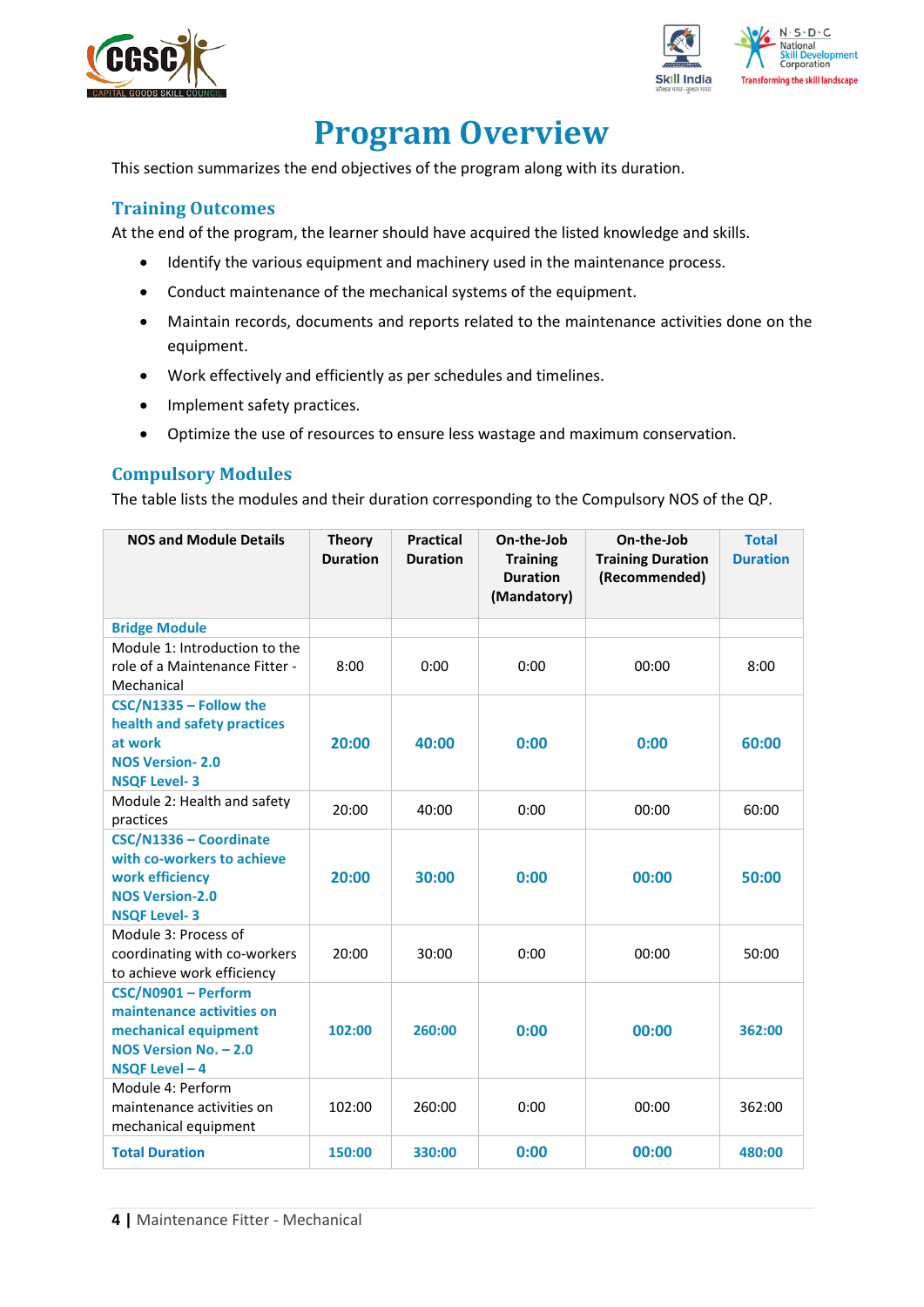



## **Module Details**

### **Module 1: Introduction to the role of a Maintenance Fitter - Mechanical**

### *Bridge module*

#### **Terminal Outcomes:**

• Discuss the role and responsibilities of a Maintenance Fitter - Mechanical.

| Duration: 08:00                                                                                                                                                                                                                                                                                                                                                                                                                      | Duration: 00:00                          |
|--------------------------------------------------------------------------------------------------------------------------------------------------------------------------------------------------------------------------------------------------------------------------------------------------------------------------------------------------------------------------------------------------------------------------------------|------------------------------------------|
| Theory - Key Learning Outcomes                                                                                                                                                                                                                                                                                                                                                                                                       | <b>Practical - Key Learning Outcomes</b> |
| List the role and responsibilities of a<br>٠<br>Maintenance Fitter - Mechanical.<br>Discuss the job opportunities of a<br>٠<br>Maintenance Fitter - Mechanical.<br>Describe the size and scope of the capital<br>٠<br>good industry and its sub-sectors.<br>Explain about Indian capital goods<br>٠<br>manufacturing market.<br>Discuss the standards and procedures<br>involved in the different operations of<br>maintenance work. |                                          |
| <b>Classroom Aids:</b>                                                                                                                                                                                                                                                                                                                                                                                                               |                                          |
| Whiteboard, marker pen, projector, standard checklists and schedules                                                                                                                                                                                                                                                                                                                                                                 |                                          |
| <b>Tools, Equipment and Other Requirements</b>                                                                                                                                                                                                                                                                                                                                                                                       |                                          |
|                                                                                                                                                                                                                                                                                                                                                                                                                                      |                                          |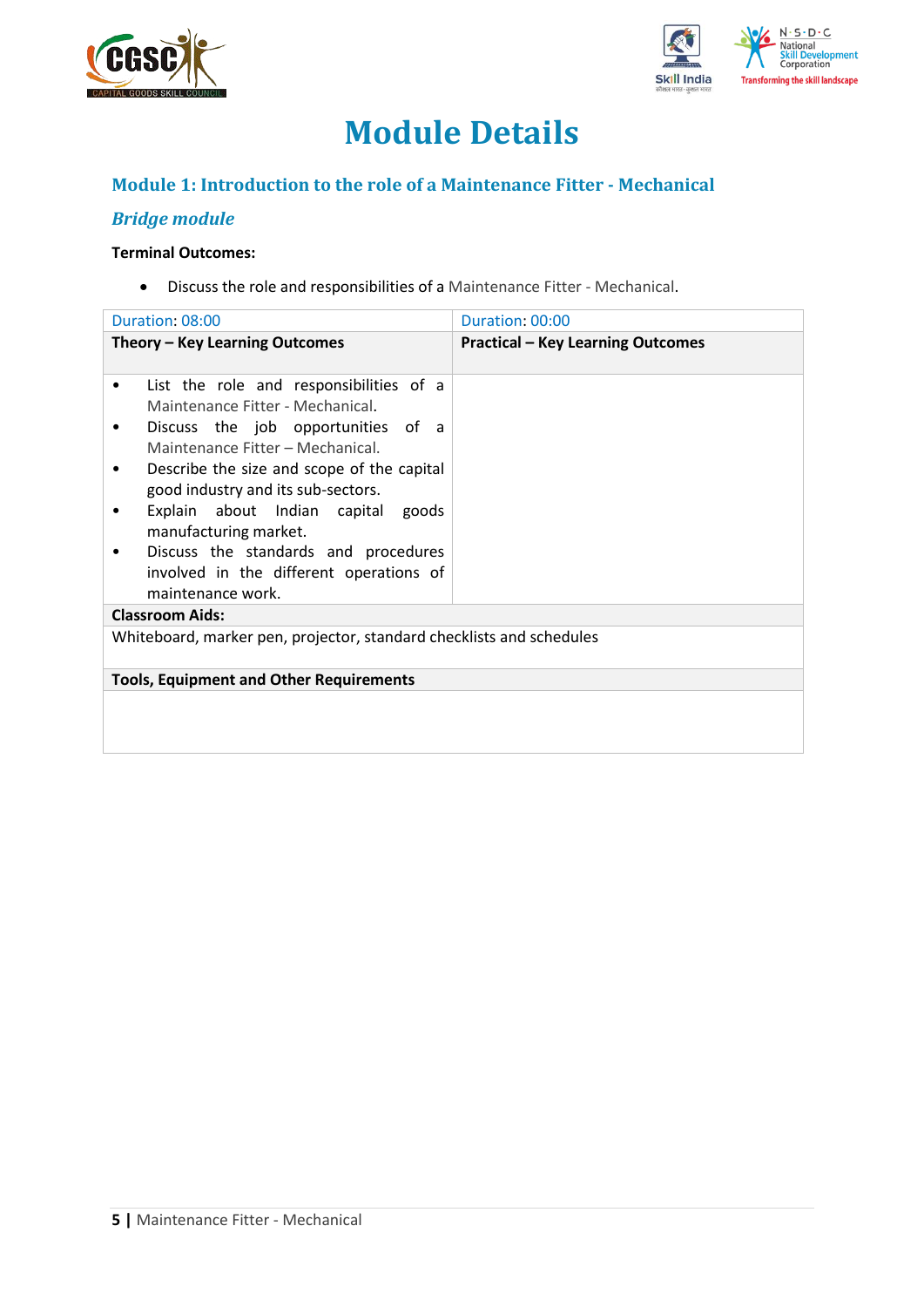



## **Module 2: Health and safety Practices** *Mapped to CSC/N1335 v2.0*

#### **Terminal Outcomes:**

- Demonstrate ways to maintain personal health and safety.
- Describe the process of assisting in hazard management.
- Explain how to check the first aid box, firefighting and safety equipment.
- Describe the process of assisting in waste management.
- Explain the importance of following the fire safety guidelines.
- Explain the importance of following the emergency and first-aid procedures.
- Demonstrate the process of carrying out relevant documentation and review.

| Duration: 20:00                                                                                                                                                                                                                                                                                                                                                                                                                                                                                                                                                                                                                                                                                                                                                                                                                                                                                                                                                                                                                                                                                                                                                                                                                                                                                                                                                                                                                                                                                                                             | Duration: 40:00                                                                                                                                                                                                                                                                                                                                                                                                                                                                                                                                                                                                                                                                                                                                                                                                                                                                                                                                                                                                                                                                     |
|---------------------------------------------------------------------------------------------------------------------------------------------------------------------------------------------------------------------------------------------------------------------------------------------------------------------------------------------------------------------------------------------------------------------------------------------------------------------------------------------------------------------------------------------------------------------------------------------------------------------------------------------------------------------------------------------------------------------------------------------------------------------------------------------------------------------------------------------------------------------------------------------------------------------------------------------------------------------------------------------------------------------------------------------------------------------------------------------------------------------------------------------------------------------------------------------------------------------------------------------------------------------------------------------------------------------------------------------------------------------------------------------------------------------------------------------------------------------------------------------------------------------------------------------|-------------------------------------------------------------------------------------------------------------------------------------------------------------------------------------------------------------------------------------------------------------------------------------------------------------------------------------------------------------------------------------------------------------------------------------------------------------------------------------------------------------------------------------------------------------------------------------------------------------------------------------------------------------------------------------------------------------------------------------------------------------------------------------------------------------------------------------------------------------------------------------------------------------------------------------------------------------------------------------------------------------------------------------------------------------------------------------|
| Theory - Key Learning Outcomes                                                                                                                                                                                                                                                                                                                                                                                                                                                                                                                                                                                                                                                                                                                                                                                                                                                                                                                                                                                                                                                                                                                                                                                                                                                                                                                                                                                                                                                                                                              | <b>Practical - Key Learning Outcomes</b>                                                                                                                                                                                                                                                                                                                                                                                                                                                                                                                                                                                                                                                                                                                                                                                                                                                                                                                                                                                                                                            |
| Explain the recommended practices to be<br>$\bullet$<br>followed to ensure protection from<br>infections and transmission to others, such<br>as the use of hand sanitiser and face mask.<br>Explain the importance and process of<br>$\bullet$<br>checking the work conditions, assessing<br>the potential health and safety risks, and<br>take appropriate measures to mitigate<br>them.<br>Explain the importance and process of<br>$\bullet$<br>selecting and using the appropriate PPE<br>relevant to the task and work conditions.<br>Explain the recommended techniques to<br>$\bullet$<br>be followed while lifting and moving heavy<br>objects to avoid injury.<br>Explain the importance of following the<br>٠<br>manufacturer's instructions and workplace<br>safety guidelines while working on heavy<br>machinery, tools and equipment.<br>Explain the importance and process of<br>$\bullet$<br>identifying existing and potential hazards<br>at work.<br>Describe the process of assessing the<br>$\bullet$<br>potential risks and injuries associated with<br>the various hazards.<br>Explain how to prevent<br>or<br>minimise<br>٠<br>different types of hazards.<br>Explain how<br>handle<br>to<br>and<br>store<br>$\bullet$<br>hazardous materials safely.<br>Explain the importance of ensuring the<br>$\bullet$<br>first aid box is updated with the relevant<br>first aid supplies.<br>Describe the process of checking and<br>testing the firefighting and various safety<br>equipment to ensure they are in a usable | Demonstrate the use of appropriate<br>$\bullet$<br>Equipment<br>Personal<br>Protective<br>(PPE)<br>relevant to the task and work conditions.<br>Demonstrate how to handle hazardous<br>$\bullet$<br>materials safely.<br>Demonstrate the process of testing the<br>$\bullet$<br>firefighting and various safety equipment<br>to ensure they are in usable condition.<br>Demonstrate the process of recycling and<br>$\bullet$<br>disposing<br>different<br>types<br>of<br>waste<br>appropriately.<br>Demonstrate how to use the appropriate<br>$\bullet$<br>type of fire extinguisher to extinguish<br>different types of fires safely.<br>how<br>administer<br>Demonstrate<br>to<br>$\bullet$<br>appropriate first aid to the<br>injured<br>personnel.<br>Demonstrate the process of performing<br>$\bullet$<br>Cardiopulmonary Resuscitation (CPR) on a<br>potential victim of cardiac arrest.<br>Demonstrate the process of carrying out<br>$\bullet$<br>appropriate documentation following a<br>health and safety incident at work,<br>including all the required information. |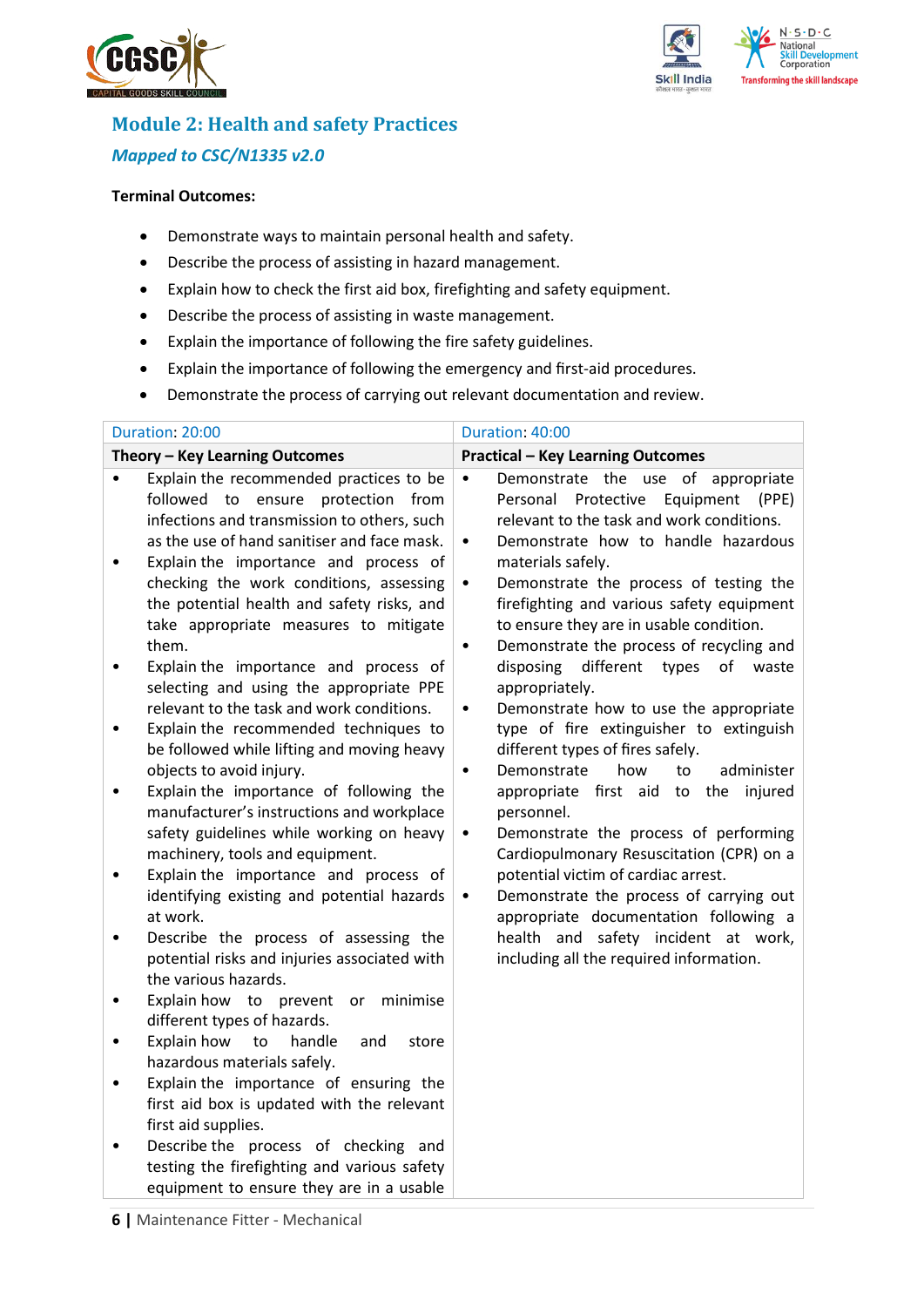





condition.

- Explain the criteria for segregating waste into appropriate categories.
- Describe the appropriate methods for recycling recyclable waste.
- Describe the process of disposing of the non-recyclable waste safely and the applicable regulations.
- Explain the use of different types of fire extinguishers to extinguish different types of fires.
- State the recommended practices to be followed for a safe rescue during a fire emergency.
- Explain how to request assistance from the fire department to extinguish a serious fire.
- Explain the appropriate practices to be followed during workplace emergencies to ensure safety and minimise loss to organisational property.
- State the common health and safety hazards present in a work environment, associated risks, and how to mitigate them.
- State the safe working practices to be followed while working at various hazardous sites and using electrical equipment.
- Explain the importance of ensuring easy access to firefighting and safety equipment.
- Explain the appropriate preventative and remedial actions to be taken in the case of exposure to toxic materials, such as poisonous chemicals and gases.
- Explain various causes of fire in different work environments and the recommended precautions to be taken to prevent fire accidents.
- Describe different methods of extinguishing fire.
- List different materials used for extinguishing fire.
- Explain the applicable rescue techniques to be followed during a fire emergency.
- Explain the importance of placing safety signs and instructions at strategic locations in a workplace and following them.
- Explain different types of first aid treatment to be provided for different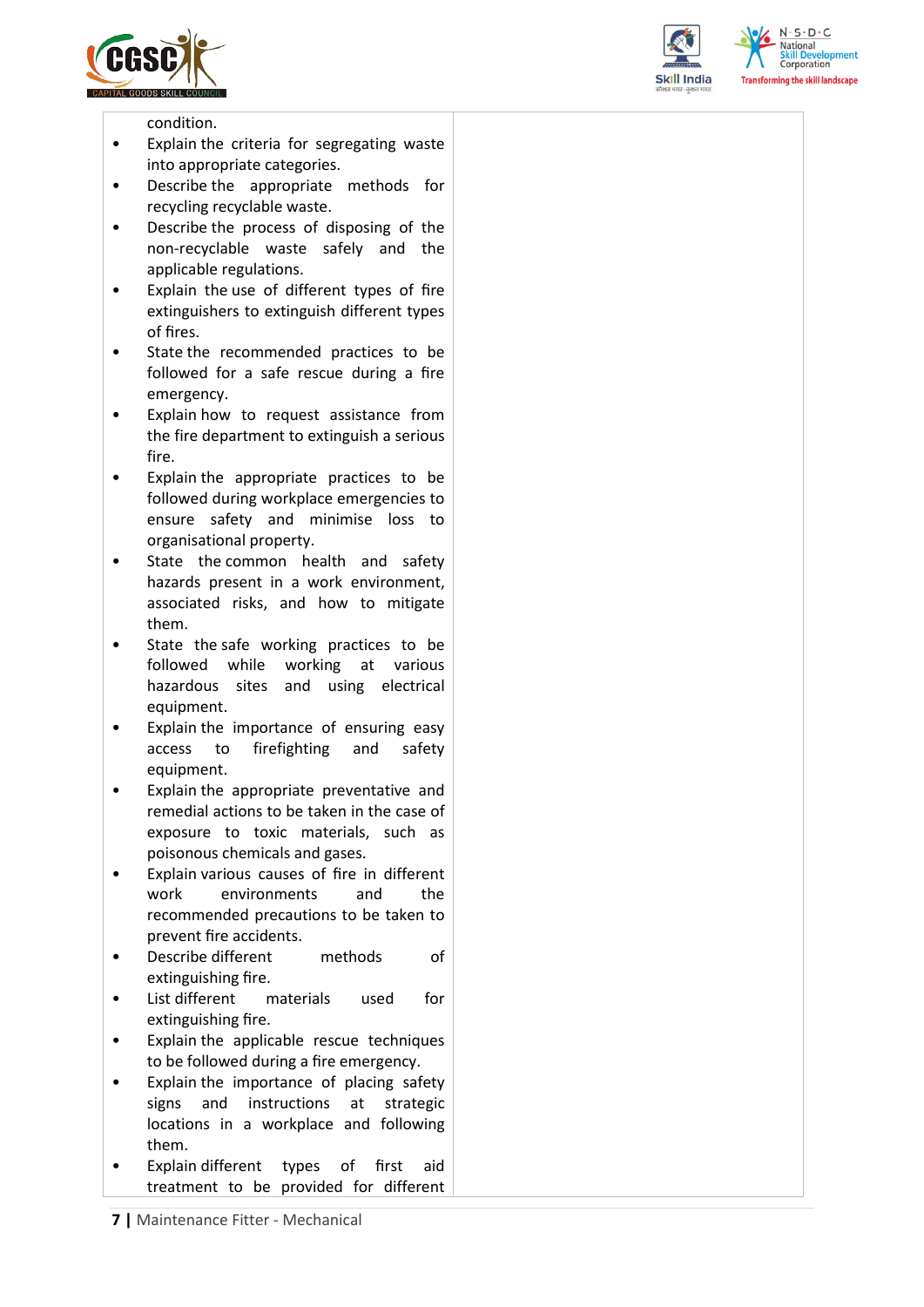





types of injuries.

- State the potential injuries associated with incorrect manual handling.
- Explain how to move an injured person safely.
- State various hazards associated with the use of various machinery, tools, implements, equipment and materials.
- Explain the importance of ensuring no obstruction and free access to fire exits.
- Explain how to free a person from electrocution safely.
- Explain how to administer appropriate first aid to an injured person.
- Explain how to perform Cardiopulmonary Resuscitation (CPR).
- Explain the importance of coordinating with the emergency services to request urgent medical assistance for persons requiring professional medical attention or hospitalisation.
- State the appropriate documentation to be carried out following a health and safety incident at work, and the relevant information to be included.
- Explain the importance and process of reviewing the health and safety conditions at work regularly or following an incident.
- Explain the importance and process of implementing appropriate changes to improve the health and safety conditions at work.

#### **Classroom Aids**

Computer, Projection Equipment, PowerPoint Presentation and Software, Facilitator's Guide, Participant's Handbook.

#### **Tools, Equipment and Other Requirements**

Personal Protective Equipment, Cleaning Equipment and Materials, Sanitizer, Soap, Mask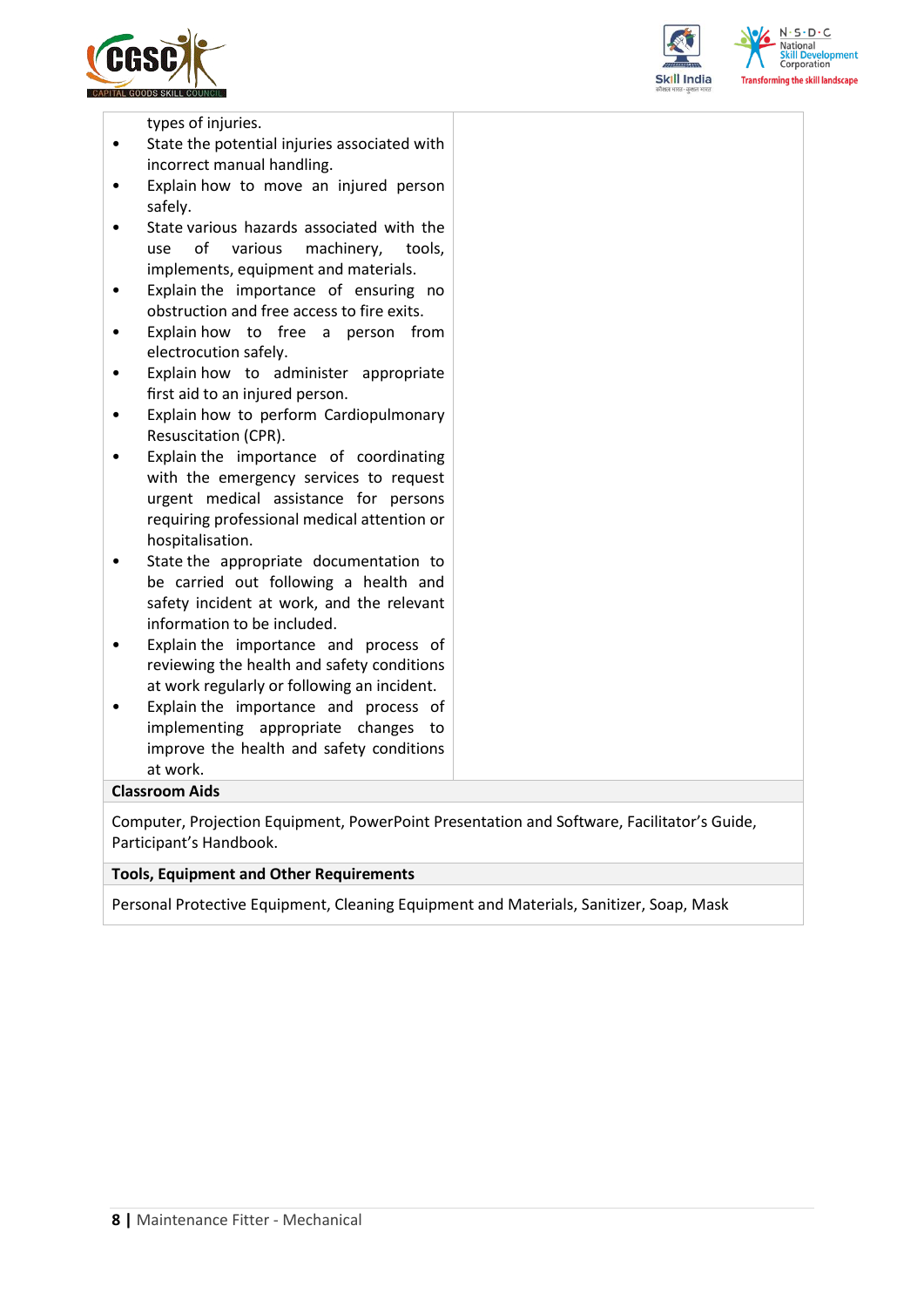



## **Module 3: Process of coordinating with co-workers to achieve work efficiency**

## *Mapped to CSC/N1336 v2.0*

#### **Terminal Outcomes:**

- Demonstrate ways to work and communicate effectively with co-workers.
- Discuss ways to promote diversity and inclusion at the workplace.

|        | Duration: 20:00                                                                                                                                                                | Duration: 30:00                                                                                                                                                                                                     |
|--------|--------------------------------------------------------------------------------------------------------------------------------------------------------------------------------|---------------------------------------------------------------------------------------------------------------------------------------------------------------------------------------------------------------------|
|        | Theory - Key Learning Outcomes                                                                                                                                                 | <b>Practical - Key Learning Outcomes</b>                                                                                                                                                                            |
|        | Explain the importance and process of<br>effective communication in the workplace.<br>to<br>effective<br>Explain the<br>barriers<br>communication and how to overcome<br>them. | Demonstrate the process of preparing the<br>$\bullet$<br>relevant documents and reports as per the<br>instructions,<br>providing<br>supervisor's<br>information<br>appropriate<br>clearly<br>and<br>systematically. |
| ٠      | Explain the importance of teamwork in an<br>organisation's and individual's success.<br>Explain the importance of active listening<br>in the work environment.                 | Demonstrate how to mentor and assist<br>$\bullet$<br>subordinates in the execution of their<br>work responsibilities.<br>Demonstrate the process of using various<br>٠                                              |
| ٠<br>٠ | State the appropriate techniques to be<br>followed for active listening.<br>Explain the importance of tone and pitch                                                           | resources efficiently to ensure maximum<br>utilisation and minimum wastage.<br>Demonstrate how to communicate clearly<br>$\bullet$                                                                                  |
|        | ineffective communication.<br>Explain the importance of avoiding casual<br>expletives and unpleasant terms while<br>communicating professional circles.                        | politely<br>to<br>ensure<br>effective<br>and<br>communication with co-workers.<br>Demonstrate appropriate verbal and non-<br>$\bullet$<br>verbal communication that is respectful of                                |
|        | Explain the importance of maintaining<br>discipline and ethical behaviour at work.<br>State the<br>for<br>common<br>reasons                                                    | genders and disability.                                                                                                                                                                                             |
|        | interpersonal conflict and how to resolve<br>them.<br>Explain the importance of developing                                                                                     |                                                                                                                                                                                                                     |
| ٠      | effective<br>working<br>relationships<br>for<br>professional success.<br>Describe the process of expressing and                                                                |                                                                                                                                                                                                                     |
|        | addressing grievances appropriately and<br>effectively.                                                                                                                        |                                                                                                                                                                                                                     |
|        | Explain the importance and process of<br>planning daily tasks to ensure their timely<br>completion and efficient use of time.                                                  |                                                                                                                                                                                                                     |
|        | Explain the importance of adhering to the<br>limits of authority at work.<br>Explain the importance of following the                                                           |                                                                                                                                                                                                                     |
|        | applicable<br>quality<br>standards<br>and<br>timescales at work.                                                                                                               |                                                                                                                                                                                                                     |
|        | Explain the importance of coordinating<br>with co-workers to achieve the work<br>objectives efficiently.                                                                       |                                                                                                                                                                                                                     |
|        | Explain the<br>relevant<br>documentation<br>requirements.                                                                                                                      |                                                                                                                                                                                                                     |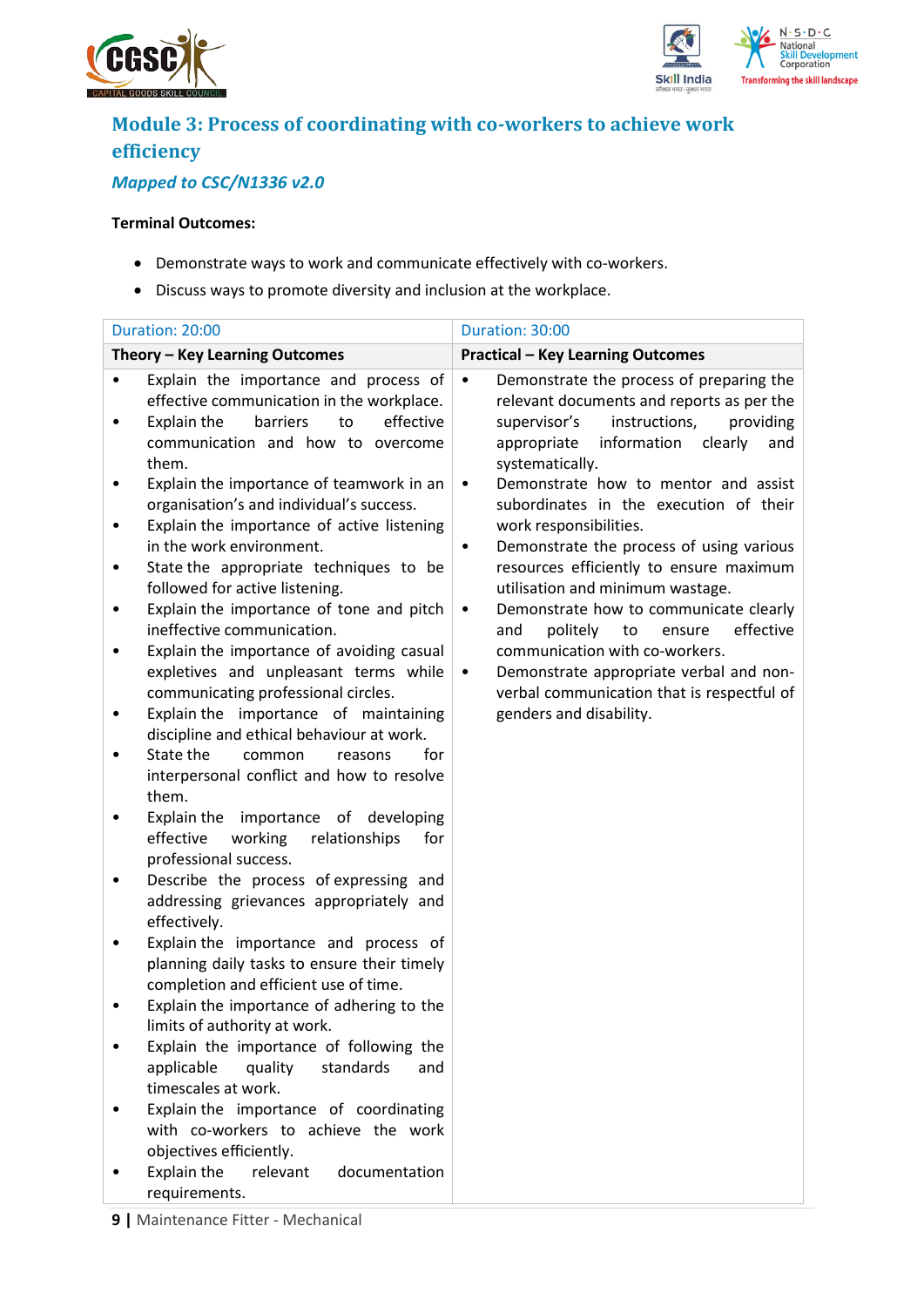



| <b>Tools, Equipment and Other Requirements</b>                                           |  |  |  |  |
|------------------------------------------------------------------------------------------|--|--|--|--|
| Training Kit (Trainer Guide, Presentations). Whiteboard, Marker, Projector, Laptop       |  |  |  |  |
| <b>Classroom Aids:</b>                                                                   |  |  |  |  |
| Explain<br>the<br>procedure<br>to<br>report<br>inappropriate behaviour e.g., harassment. |  |  |  |  |
| information to the authorised personnel.                                                 |  |  |  |  |
| Explain the importance and process of<br>efficient and timely dissemination of           |  |  |  |  |
| conflicts at work.                                                                       |  |  |  |  |
| Explain the recommended practices to be<br>followed at work to avoid and resolve         |  |  |  |  |
| efficiently to ensure maximum utilisation<br>and minimum wastage.                        |  |  |  |  |
| Explain how to use various resources                                                     |  |  |  |  |
| Explain how<br>to identify<br>possible<br>disruptions to work prevent them.              |  |  |  |  |
| responsibilities.                                                                        |  |  |  |  |
| execution<br>of<br>their<br>the<br>work                                                  |  |  |  |  |
| Explain the importance and process of<br>mentoring and assisting subordinates in         |  |  |  |  |
| concerns.                                                                                |  |  |  |  |
| State the escalation matrix to be followed<br>to deal with out of authority tasks and    |  |  |  |  |
| systematically in work documents.                                                        |  |  |  |  |
| Explain the<br>importance of providing<br>information<br>appropriate<br>clearly<br>and   |  |  |  |  |
|                                                                                          |  |  |  |  |

NA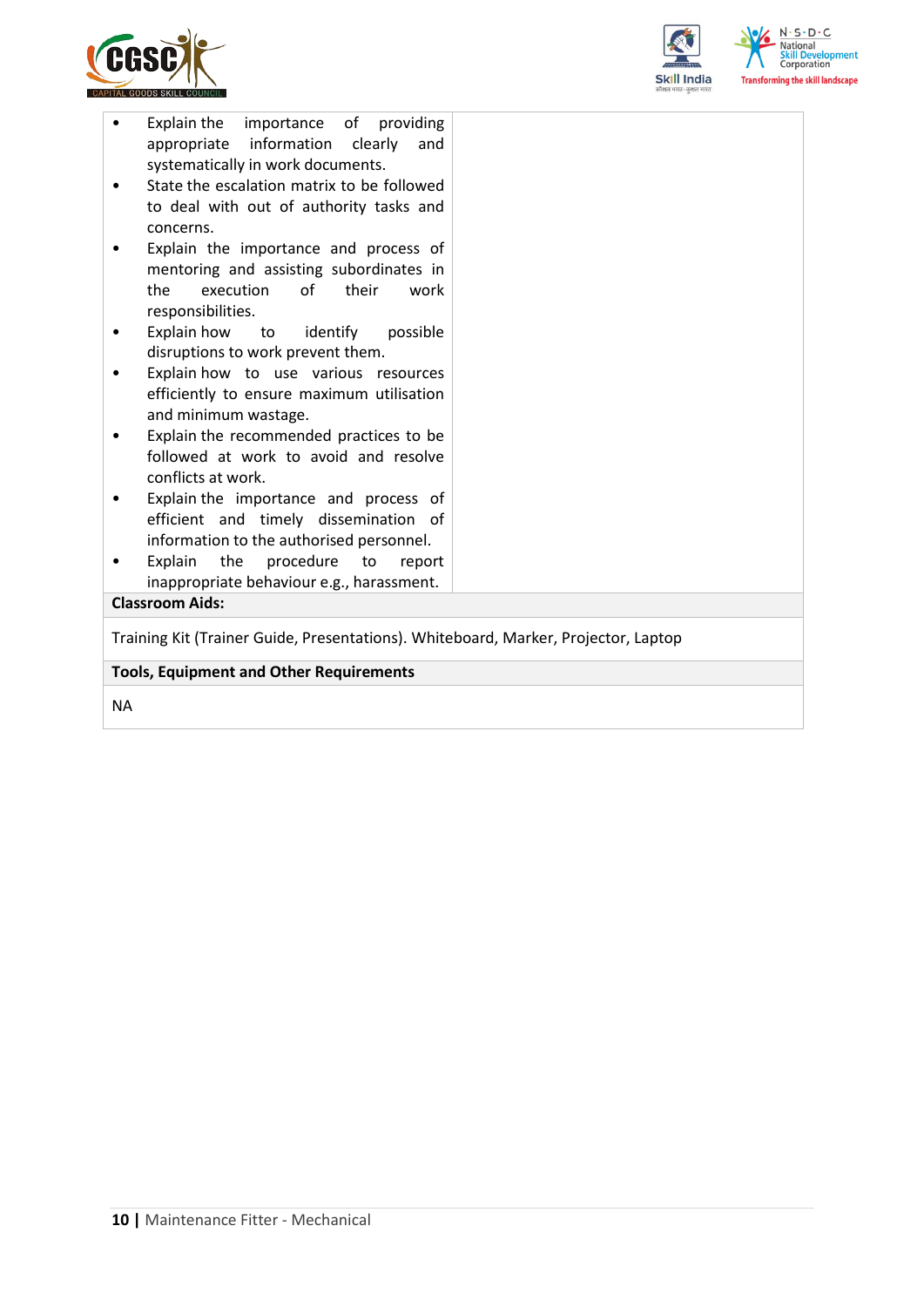



### **Module 4: Perform maintenance activities on mechanical equipment**

### *Mapped to CSC/N0901, v2.0*

#### **Terminal Outcomes:**

- Identify tools and equipment required for maintenance of mechanical equipment.
- Perform maintenance and repairing of mechanical equipment.

|   | <b>Duration: 102:00</b>                                                                                                                                                                  | <b>Duration: 260:00</b>                                                                                                                                                                                |
|---|------------------------------------------------------------------------------------------------------------------------------------------------------------------------------------------|--------------------------------------------------------------------------------------------------------------------------------------------------------------------------------------------------------|
|   | Theory - Key Learning Outcomes                                                                                                                                                           | <b>Practical - Key Learning Outcomes</b>                                                                                                                                                               |
| ٠ | Define maintenance.<br>Classify various types of maintenance.                                                                                                                            | Read the instruction sheet/ job card,<br>$\bullet$<br>maintenance log book/ card/ sheet,                                                                                                               |
|   | Discuss the information derived from the<br>instruction sheet/ job card, maintenance<br>log book/ card/ sheet and instructions<br>from supervisor.                                       | specifications, manufacturers' manuals,<br>maintenance manual, checklist etc. for<br>identifying the information about the<br>equipment used for service and repairing.                                |
|   | Discuss how to check the equipment and<br>collect information from operator or<br>supervisor about the unusual conditions<br>noticed in equipment.                                       | Read the maintenance schedule<br>and<br>$\bullet$<br>equipment layout for planning of the<br>schedule for maintenance activities.<br>Demonstrate the standard<br>operating<br>$\bullet$                |
|   | Recall the information mentioned in the<br>schedule<br>maintenance<br>and<br>checklist<br>regarding the maintenance work.                                                                | procedures for using tools and equipment<br>required during job.<br>Read the maintenance checklist and<br>$\bullet$                                                                                    |
|   | List<br>tools, equipment, accessories,<br>consumables and spare parts required<br>during the maintenance work.                                                                           | discuss it with the superior for confirming<br>the maintenance tasks.<br>Demonstrate how to check the basic<br>$\bullet$                                                                               |
| ٠ | Describe the organisational process of<br>collecting and arranging consumables,                                                                                                          | health and condition of equipment as per<br>maintenance checklist.                                                                                                                                     |
|   | spare parts, tools etc. from the store.<br>List the commonly occurring faults/failures<br>in the equipment and corrective actions<br>taken to resolve them.                              | Demonstrate<br>organizational<br>specified<br>$\bullet$<br>procedure of dismantling the equipment<br>repairing<br>replacing<br>the<br>and<br>or<br>consumables, spare parts and faulty                 |
|   | List the steps to be performed for<br>dismantling the equipment for inspection,<br>cleaning, repairing or replacing the<br>consumables, spare parts and faulty<br>components as per SOP. | components as per SOP.<br>Employ appropriate ways of checking the<br>$\bullet$<br>systems of the equipment to find out root<br>cause of the problems.<br>Apply appropriate methods for conducting<br>٠ |
|   | Explain the process of evaluating the<br>dimensional<br>inaccuracies<br>internal<br>or<br>conditions of the equipment with the<br>specified quality standards.                           | breakdown maintenance and rectifying<br>the faults as per SOP.<br>Show how to relate previous reports/<br>$\bullet$<br>records of similar fault conditions.                                            |
|   | Discuss breakdown maintenance process.                                                                                                                                                   | Employ appropriate ways for evaluate the                                                                                                                                                               |
|   | methods<br>of<br>Explain<br>inspecting<br>the<br>equipment for problems and defects.                                                                                                     | likely risk of running the equipment and<br>the effects the fault.                                                                                                                                     |
|   | Identify different methods for disposing<br>off waste material and scrap.                                                                                                                | Demonstrate organizational procedure of<br>$\bullet$<br>reporting the problem to appropriate                                                                                                           |
|   | Discuss the necessary precautions to avoid<br>hazard<br>and<br>accident<br>during<br>any<br>maintenance activities.                                                                      | person if the problem is beyond the<br>competence.<br>Employ appropriate ways for cleaning,                                                                                                            |
|   | List the steps to be performed for<br>assembling back the equipment as per                                                                                                               | repairing or replacing the components in<br>the equipment                                                                                                                                              |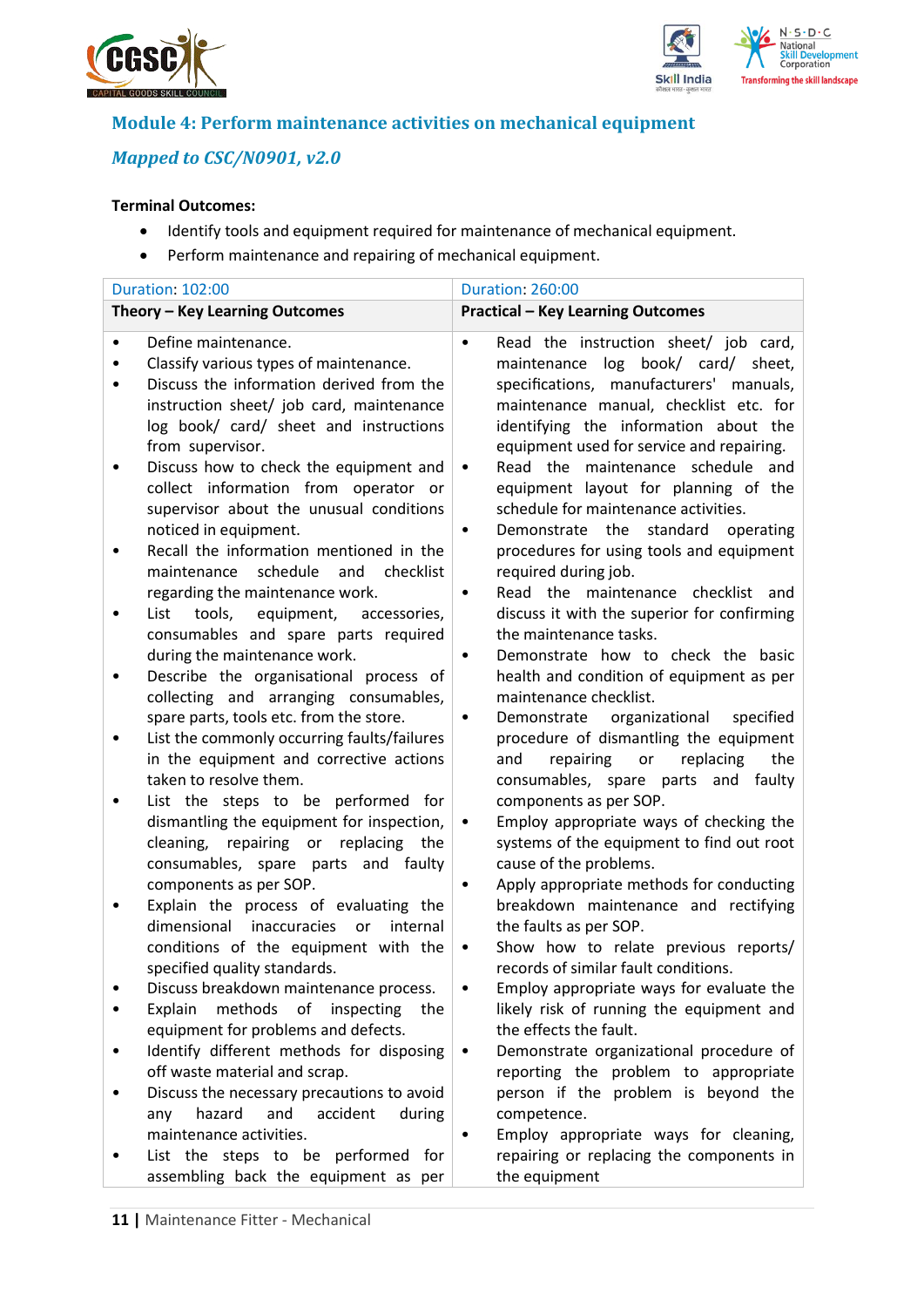



| SOP.<br>Show how to dispose waste as per<br>٠<br>organisational guidelines.<br>Summarise the documents, records and<br>information to be maintained related to<br>Demonstrate organizational<br>specified<br>$\bullet$<br>back the<br>the maintenance and repairing done.<br>procedure of assembling<br>Explain the process of evaluating the<br>equipment and preparing it for trials as<br>equipment specified parameters for no<br>per SOP.<br>abnormalities at full power/speed/flow.<br>Employ appropriate ways for conducting<br>$\bullet$<br>trials and running the equipment at full<br>power/speed/flow for checking<br>any<br>abnormalities in its functioning.<br>Show how to change the maintenance<br>due/status sticker on the equipment.<br>Show how to fill the daily, weekly and<br>monthly maintenance/defect sheets as<br>per organisational procedures.<br>Prepare a report for the superiors about<br>the maintenance activity done.<br>Apply appropriate ways to identify areas<br>improvements in<br>the<br>of<br>various<br>maintenance services and implement<br>following<br>organisational<br>them<br>by<br>procedures.<br>Classroom Aids: |  |
|-----------------------------------------------------------------------------------------------------------------------------------------------------------------------------------------------------------------------------------------------------------------------------------------------------------------------------------------------------------------------------------------------------------------------------------------------------------------------------------------------------------------------------------------------------------------------------------------------------------------------------------------------------------------------------------------------------------------------------------------------------------------------------------------------------------------------------------------------------------------------------------------------------------------------------------------------------------------------------------------------------------------------------------------------------------------------------------------------------------------------------------------------------------------------|--|
|                                                                                                                                                                                                                                                                                                                                                                                                                                                                                                                                                                                                                                                                                                                                                                                                                                                                                                                                                                                                                                                                                                                                                                       |  |

#### **Classroom Aids:**

Whiteboard, marker pen, projector

#### **Tools, Equipment and Other Requirements**

- Basic tool box, Work bench with vice
- Allen key, spanner, torque wrench, plier, bearing puller, circlip plier, scraper, thermal indicators, dial test indicator, audio test devices, bench vice, machine vice, clamps, three jaw chuck, four jaw chuck, collet chuck, drive plate, jigs and fixtures, shafts, couplings, gears, cutch, bearings and seals, cams and followers, chains and sprockets, pulleys and belts, valves, solenoid operated cylinders
- **Measuring equipment**: Vernier calliper, micrometer, feeler gauges, steel ruler, measuring tape, dial gauge etc.
- Cables, nuts, bolts, fasteners, connectors.
- Hydraulic/ pneumatic / electrical machines
- **Safety materials**: Fire extinguisher, leather safety gloves, leather aprons, safety glasses with side shields, ear plug, safety shoes and first-aid kit
- **Cleaning material**: Tip cleaner, wire brush (M.S.), cleaning agents, cleaning cloth, waste container, dust pan and brush set, liquid soap, hand towel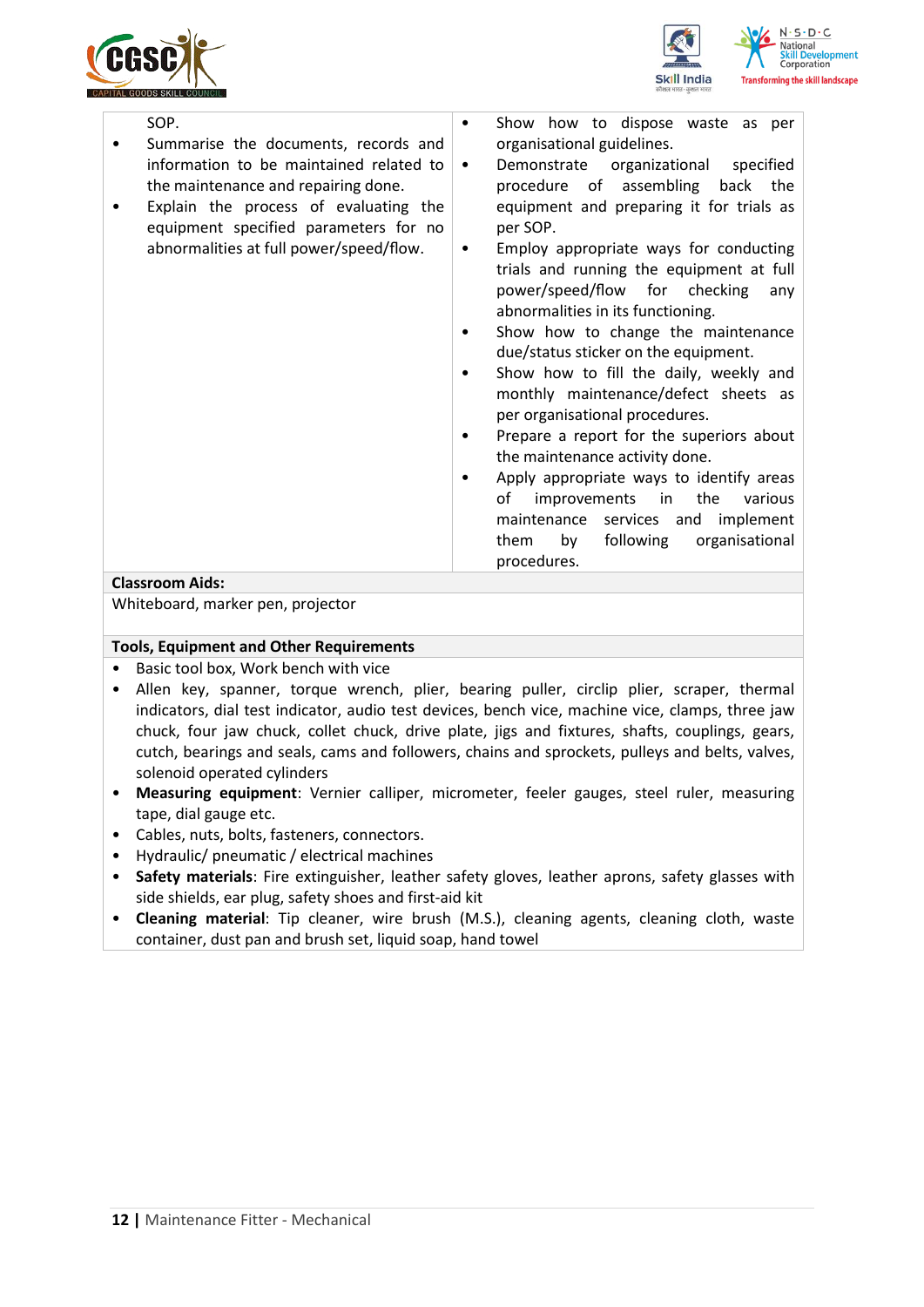



## **Annexure**

## <span id="page-12-0"></span>**Trainer Requirements**

| <b>Trainer Prerequisites</b>                    |                   |                                               |             |                            |             |                |
|-------------------------------------------------|-------------------|-----------------------------------------------|-------------|----------------------------|-------------|----------------|
| <b>Minimum</b><br>Specialization<br>Educational |                   | <b>Relevant Industry</b><br><b>Experience</b> |             | <b>Training Experience</b> |             | <b>Remarks</b> |
| Qualification                                   | Years             | <b>Specialization</b>                         | Years       | <b>Specialization</b>      |             |                |
| Diploma                                         | Mechanical/Fitter | 3                                             | Maintenance | 1                          | Maintenance | <b>NA</b>      |
| B.E/B.Tech                                      | Mechanical        | 2                                             | Maintenance | 1                          | Maintenance | <b>NA</b>      |

| <b>Trainer Certification</b>                                 |                                |  |  |  |
|--------------------------------------------------------------|--------------------------------|--|--|--|
| <b>Platform Certification</b><br><b>Domain Certification</b> |                                |  |  |  |
| "Maintenance Fitter - Mechanical, CSC/Q0901,                 | "Trainer, MEP/Q2601 v1.0"      |  |  |  |
| version 2.0".                                                | Minimum accepted score is 80%. |  |  |  |
| Minimum accepted score is 80%.                               |                                |  |  |  |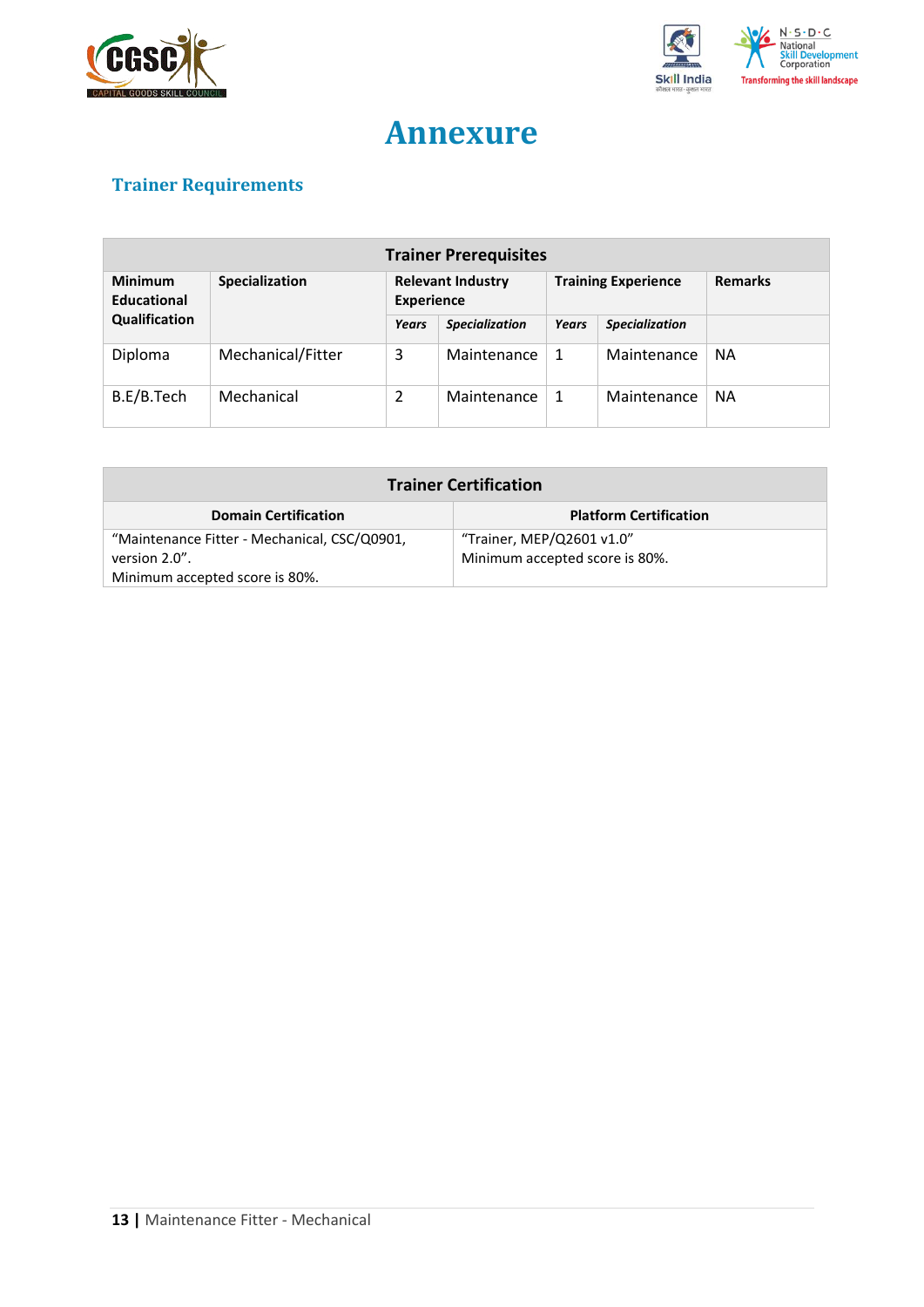

*`*

### <span id="page-13-0"></span>Assessor Requirements



| <b>Assessor Prerequisites</b>        |                       |       |                                               |       |                                                 |                |
|--------------------------------------|-----------------------|-------|-----------------------------------------------|-------|-------------------------------------------------|----------------|
| <b>Minimum</b><br><b>Educational</b> | <b>Specialization</b> |       | <b>Relevant Industry</b><br><b>Experience</b> |       | <b>Training/Assessment</b><br><b>Experience</b> | <b>Remarks</b> |
| Qualification                        |                       | Years | <b>Specialization</b>                         | Years | <b>Specialization</b>                           |                |
| Diploma                              | Mechanical/Fitter     | 3     | Maintenance                                   | -1    | Maintenance                                     | NА             |
| B.E/B.Tech                           | Mechanical            | 2     | Maintenance                                   | 1     | Maintenance                                     | NА             |

| <b>Assessor Certification</b>                                    |                                                              |  |
|------------------------------------------------------------------|--------------------------------------------------------------|--|
| <b>Domain Certification</b>                                      | <b>Platform Certification</b>                                |  |
| "Maintenance Fitter - Mechanical, CSC/Q0901, version<br>$2.0"$ . | "Assessor; MEP/Q2701 v1.0"<br>Minimum accepted score is 80%. |  |
| Minimum accepted score is 80%.                                   |                                                              |  |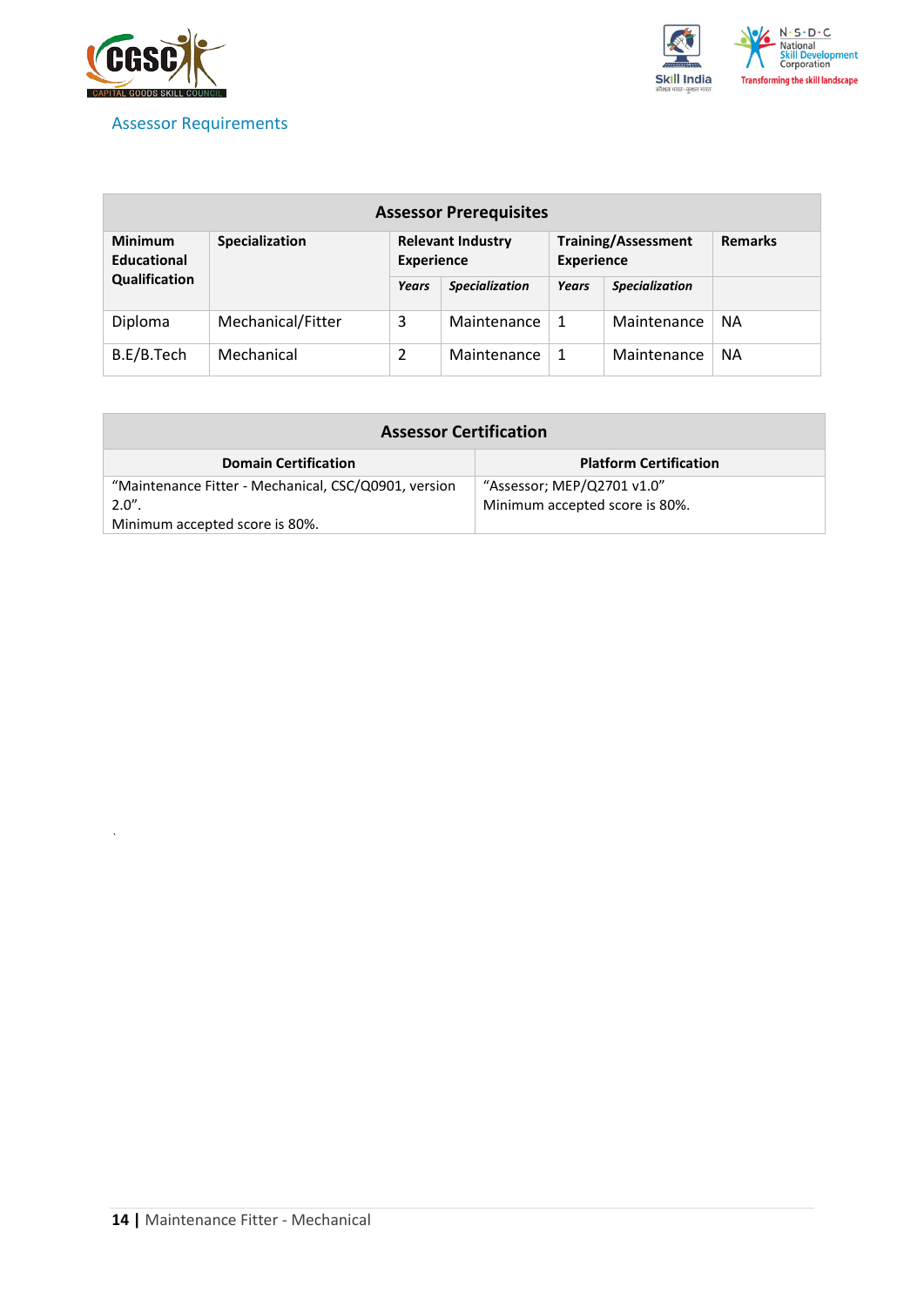



#### <span id="page-14-0"></span>**Assessment Strategy**

- 1. Assessment System Overview:
	- Batches assigned to the assessment agencies for conducting the assessment on SDMS/SIP or email
	- Assessment agencies send the assessment confirmation to VTP/TC looping SSC
	- Assessment agency deploys the ToA certified Assessor for executing the assessment
	- SSC monitors the assessment process & records
- 2. Testing Environment:
	- Confirm that the centre is available at the same address as mentioned on SDMS or SIP
	- Check the duration of the training.
	- Check the Assessment Start and End time to be as 10 a.m. and 5 p.m.
	- If the batch size is more than 30, then there should be 2 Assessors.
	- Check that the allotted time to the candidates to complete Theory & Practical Assessment is correct.
	- Check the mode of assessment—Online (TAB/Computer) or Offline (OMR/PP).
	- Confirm the number of TABs on the ground are correct to execute the Assessment smoothly.
	- Check the availability of the Lab Equipment for the particular Job Role.
- 3. Assessment Quality Assurance levels / Framework:
	- Question papers created by the Subject Matter Experts (SME)
	- Question papers created by the SME verified by the other subject Matter Experts
	- Questions are mapped with NOS and PC
	- Question papers are prepared considering that level 1 to 3 are for the unskilled & semi-skilled individuals, and level 4 and above are for the skilled, supervisor & higher management
	- Assessor must be ToA certified & trainer must be ToT Certified
	- Assessment agency must follow the assessment guidelines to conduct the assessment
- 4. Types of evidence or evidence-gathering protocol:
	- Time-stamped & geotagged reporting of the assessor from assessment location
	- Centre photographs with signboards and scheme specific branding
	- Biometric or manual attendance sheet (stamped by TP) of the trainees during the training period
	- Time-stamped & geotagged assessment (Theory + Viva + Practical) photographs & videos
- 5. Method of verification or validation:
	- Surprise visit to the assessment location
	- Random audit of the batch
	- Random audit of any candidate
- 6. Method for assessment documentation, archiving, and access
	- Hard copies of the documents are stored
	- Soft copies of the documents & photographs of the assessment are uploaded / accessed from Cloud Storage
	- Soft copies of the documents & photographs of the assessment are stored in the Hard Drives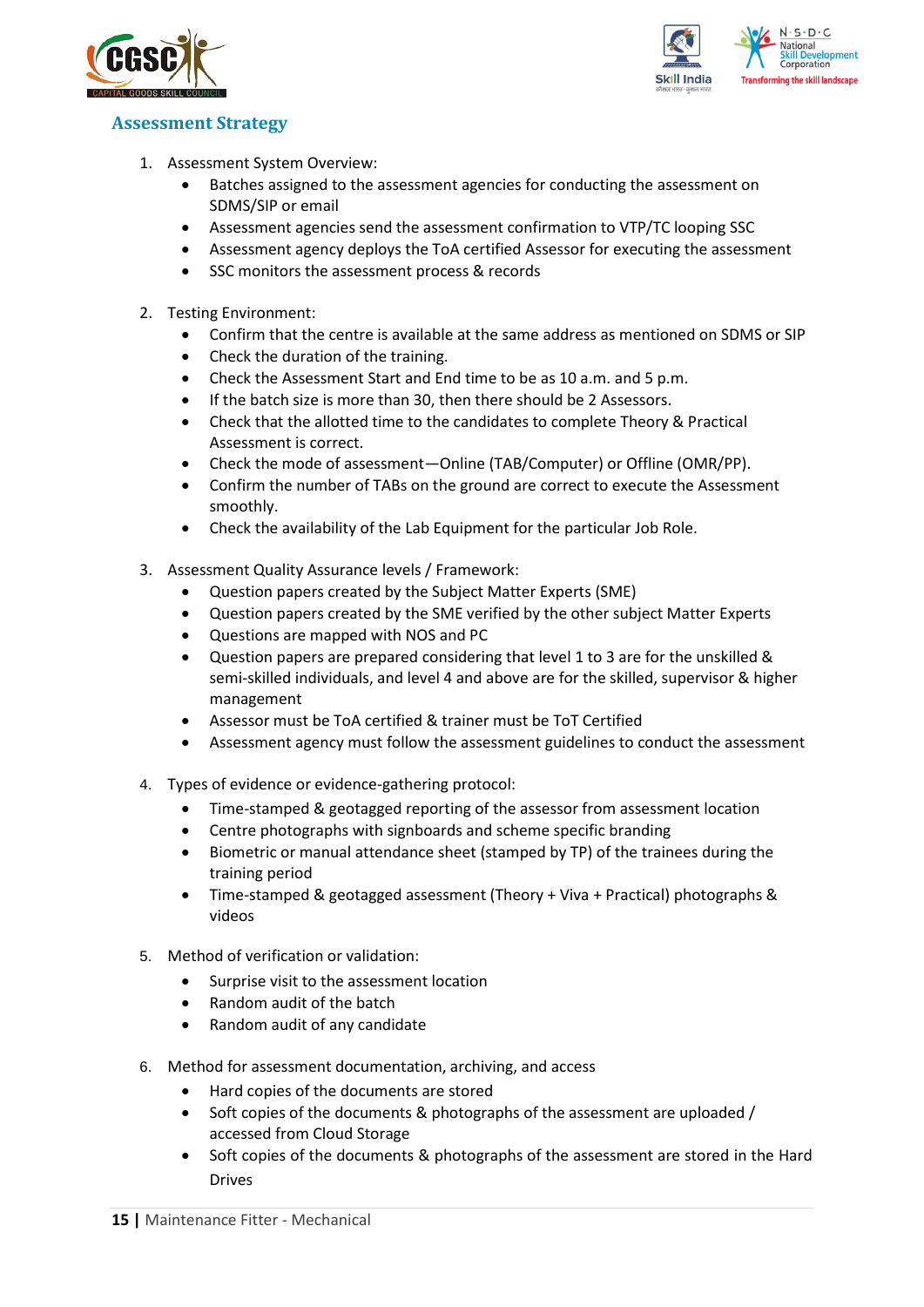

## <span id="page-15-0"></span>**References**



## <span id="page-15-1"></span>**Glossary**

| <b>Term</b>                            | <b>Description</b>                                                                                                                                                                                                                                                                                                                            |
|----------------------------------------|-----------------------------------------------------------------------------------------------------------------------------------------------------------------------------------------------------------------------------------------------------------------------------------------------------------------------------------------------|
| <b>Declarative</b><br><b>Knowledge</b> | Declarative knowledge refers to facts, concepts and principles that need to<br>be known and/or understood in order to accomplish a task or to solve a<br>problem.                                                                                                                                                                             |
| <b>Key Learning</b><br><b>Outcome</b>  | Key learning outcome is the statement of what a learner needs to know,<br>understand and be able to do in order to achieve the terminal outcomes. A<br>set of key learning outcomes will make up the training outcomes. Training<br>outcome is specified in terms of knowledge, understanding (theory) and<br>skills (practical application). |
| (M) TLO                                | On-the-job training (Mandatory); trainees are mandated to complete<br>specified hours of training on site                                                                                                                                                                                                                                     |
| OJT (R)                                | On-the-job training (Recommended); trainees are recommended the<br>specified hours of training on site                                                                                                                                                                                                                                        |
| <b>Procedural</b><br><b>Knowledge</b>  | Procedural knowledge addresses how to do something, or how to perform a<br>task. It is the ability to work, or produce a tangible work output by applying<br>cognitive, affective or psychomotor skills.                                                                                                                                      |
| <b>Training Outcome</b>                | Training outcome is a statement of what a learner will know, understand<br>and be able to do upon the completion of the training.                                                                                                                                                                                                             |
| <b>Terminal Outcome</b>                | Terminal outcome is a statement of what a learner will know, understand<br>and be able to do upon the completion of a module. A set of terminal<br>outcomes help to achieve the training outcome.                                                                                                                                             |